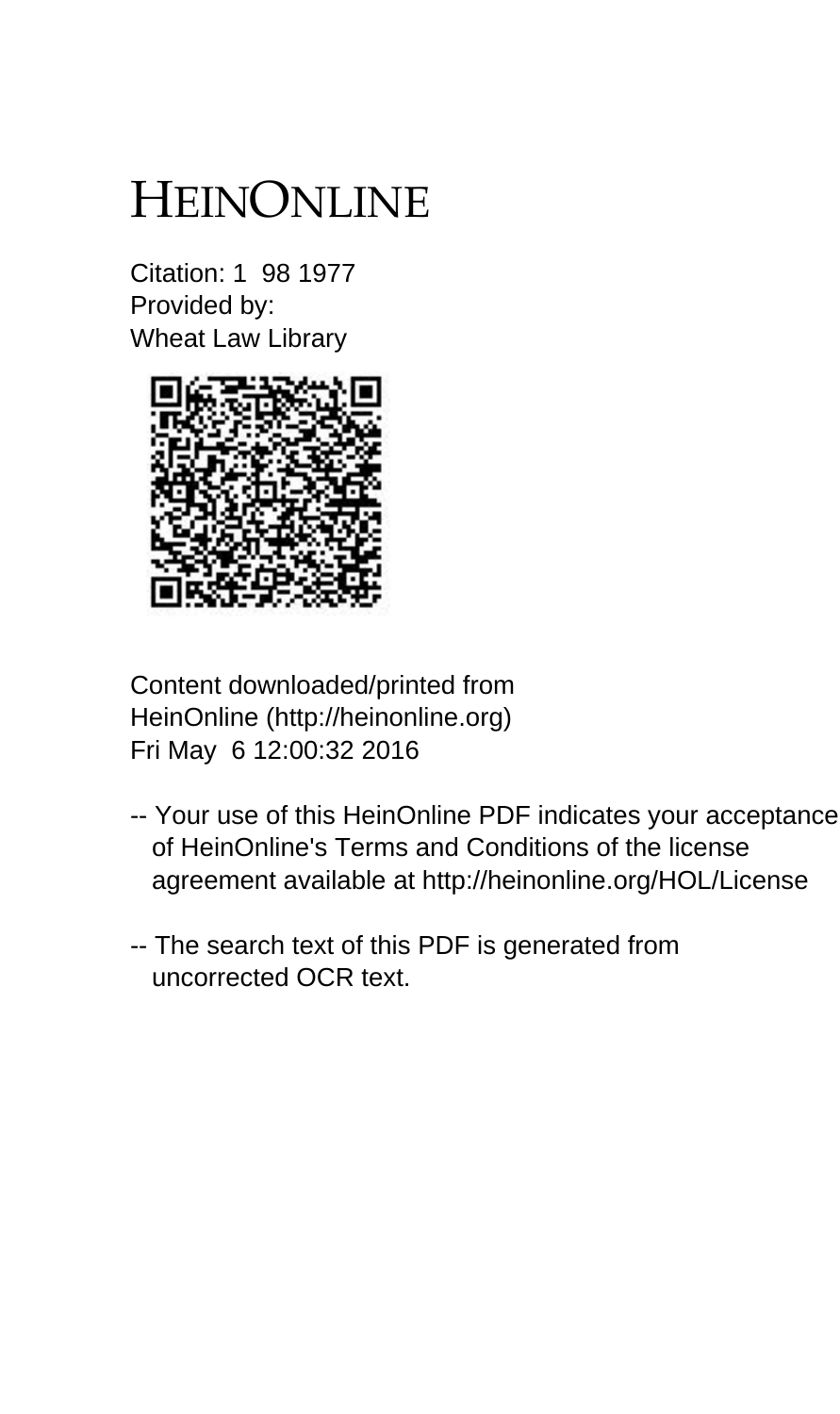James Akins, now a consultant in Washington, is the former **U.S.** Ambassador to Saudi Arabia and former head of the Office of Fuels and Energy, **U.S.** Department of State.

William Lamont, an attorney from Washington, served three decades in the Antitrust Division, Department of Justice, and he is a recognized expert in competition—or lack thereof—in the oil industry.

I would like to have each of you make opening comments of about **15** minutes, and then go to the questions of the subcommittee, so that we will have an opportunity for each to comment on the others' statements. From the point of view of the record we have to develop the issues before us fully and in depth.

**So,** we will start off with Mr. Frankel, please.

## **STATEMENT** OF **PAUL** H. FRANKEL, **CHAIRMAN** OF THE BOARD, PETROLEUM **ECONOMICS,** LTD., **LONDON, ENGLAND**

Mr. **FRANKEL.** Mr. Chairman, my name is Paul Frankel and I am a British subject, an economist **by** profession, specializing in oil and energy affairs.

I have written several books and a great number of papers on related subjects. I have also taught oil economics in America and abroad.

More than 20 years ago I founded in London, a consulting firm, Petroleum Economics, Ltd., of which **I** am now the chairman of the board; it caters principally for medium-sized energy companies, governments, and international agencies.

The future role of American oil companies worldwide and in relation to oil imports of the United States can best be understood **by** an analysis of the historical and economic elements which have gone into the existing setup.

American oil companies entered foreign countries as suppliers of oil produced in the United States, which until the period of World War II was a net oil exporter. The United States supplied, as one used to say, "Oil for the Lamps of China." In the process of consolidation their sales agencies were eventually transformed into affiliate companies, mostly wholly owned **by** the **U.S.** parent and selling products to the end user.

Only when the United States' productive potential ceased to be **a** global relevance and when foreign sources-Venezuela, Middle East, and Africa-became oil fountainheads, did American oil companies shift some of their "upstream" activities massively to these areas, out of which the actual requirements of their foreign markets and part of their **U.S.** requirements were met.

There were two reasons why—apart from the government-motivated position-taking **by** the French-only a small number of American and British companies came to blanket virtually the concessions in the "new" oil areas of the world: **(1)** The politico-economic predominance of the United States and Britain at the time, and (2) the fact that only large and consolidated enterprises with a considerable cash flow and-significantly-with large and geographically diversified positions in transportation, refining, and marketing, could envisage taking on the outsize financial, industrial, and managerial commitments involved.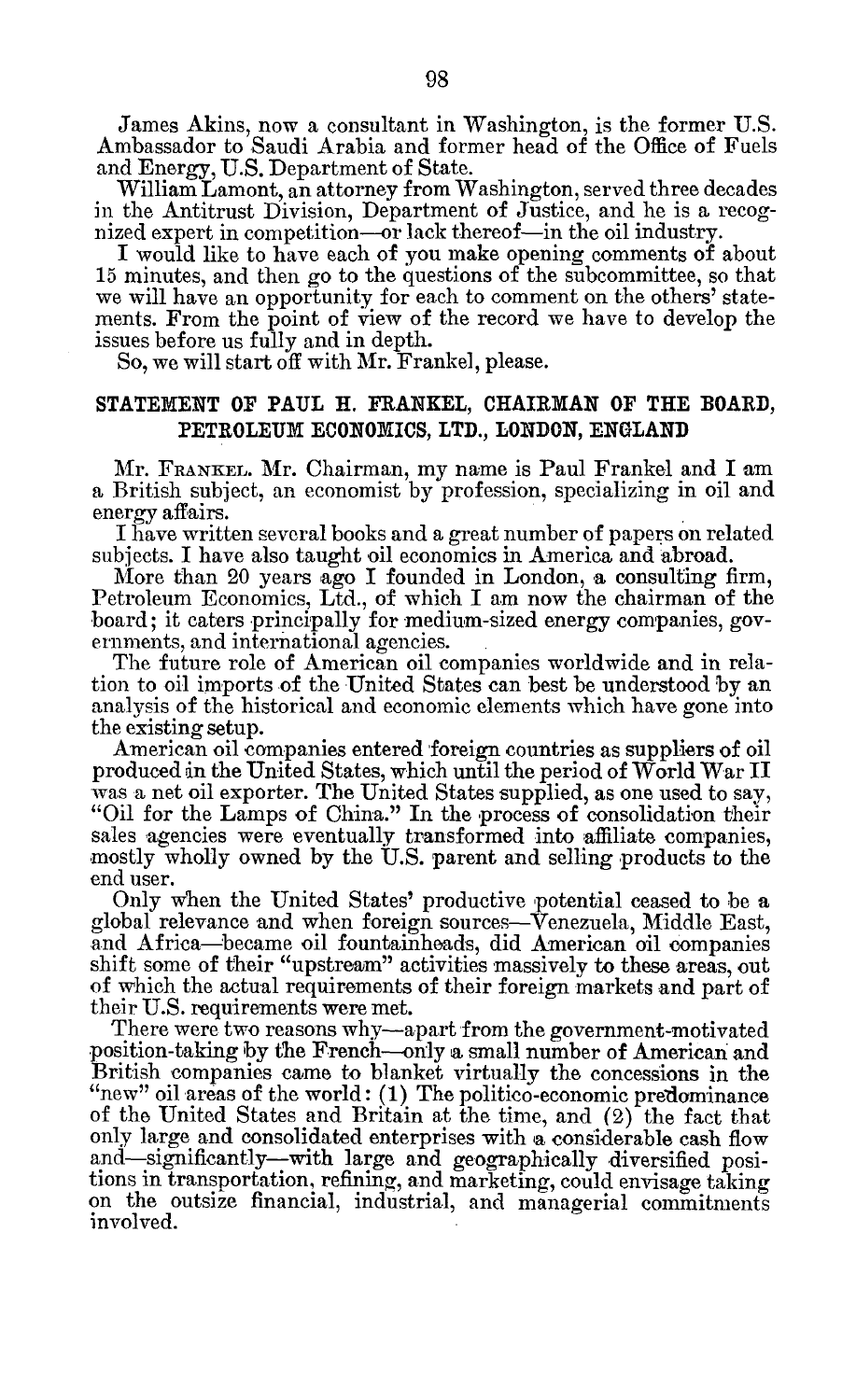Out of all this developed over the decades a system in which investment decisions in foreign "upstream" were determined-and were justified-by the respective positions held semiglobally in the subsequent phases of the industry, right down to the sale to the consumer.

Concurrently, the unit **of** operation in the oil industry as a whole was of a very high order because only a certain level of industrial concentration made possible a degree of geographical diversification which rendered a heavily investment-laden enterprise reasonably shockproof, due to its ability to average out a large number of individual profit and loss items, the facility to do so provided an "insurance element" which improved the chances of survival of the enterprise as compared with their smaller and more narrow-gaged competitors which inevitably were somewhat accident prone.

Thus, the changes since the early 1970's in the oil setup, for all their far-reaching nature, have left certain structures in place which unavoidably carry some considerable weight. In this respect the state of affairs in the rest of the world outside of the Communist bloc has to be taken into account when one endeavors to outline the opportunities and the limitations of **U.S.** policies in respect of the style and mode of its oil imports.

Perhaps I could add here, remembering the famous words of Lenin, that what matters in politics and industry was really the control of the commanding heights, and if you control the commanding heights you need not bother about the rest. In our case this has probably been somewhat modified because although the oil companies have lost the control of the commanding heights, they still control the traffic in the plain.

In virtually all **OECD** countries the main internationally operating oil companies-the majority of which are American owned-cover between **50** percent and about **80** percent of the "downstream" oil activities and it is obvious that their methods of oil procurement are highly relevant for the way the flow of oil from **OPEC** countries is being organized.

The fact is that in none of the **OECD** countries-most of them more or less dependent on oil imports from **OPEC** countries-has there so far been a significant move toward regulations designed to determine **by** governmental ordinance the methods applied **by** the "downstream" operators in respect of their supply arrangements for OPEC-country oil-the emergency sharing provisions under IEA, as far as they would involve governmental action, excepted.

Yet, since the previous state of affairs, in which the concession holding companies did determine-within a fairly wide range of alternatives-the volume of oil supplies from each of the oil exporting countries and the amount of investment in most of them, has ceased to obtain, one is perfectly justified in asking oneself whether and to what extent there is a need for a rethinking of the way in which oil, now owned **by** governmental agencies of **OPEC** countries, is being acquired and is being brought to the importing country.

Since most of the **OPEC** countries have rather large quantities of oil to dispose of consistently, it is obvious that they would look to offtakers who can be expected to take these large quantities regularly and **pay** from them promptly-small wonder that they tend to turn to the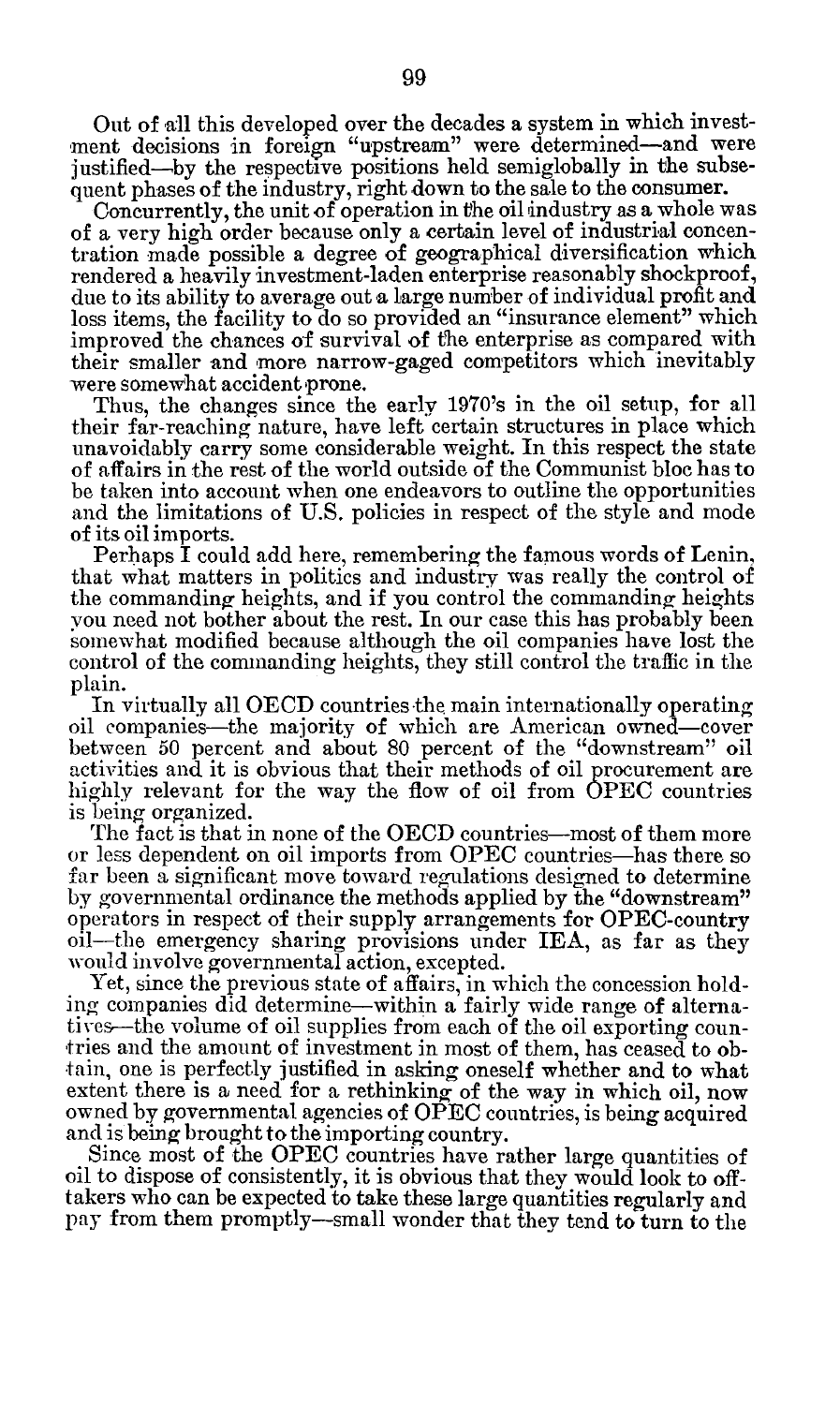enterprises which are geared to this exercise, if only because they used to take this oil when they happened to "own" it. This is the more likely since all the "free world" over refineries are held **by** the selfsame companies.

It is tempting to speculate to what extent the **OPEC** cartel and the large oil companies are complementary and whether they in fact have parallel or even identical interests.

**A** few almost self-evident features of their new relationship can be established.

First: The companies as buyers of oil are in the short run not directly interested in the absolute level of prices but mainly in their terms of acquisition being no worse than those of other companies of equal stature and somewhat better than that applying to lesser operators. It is even likely that they would not favor any sharp and general reduction of crude oil prices, since it would leave them high and dry with costly inventories—the term "windfall losses" does not even exist.

I must add, we heard yesterday from Mr. Tavoulareas that he does not share this point of view at all. If I understood him rightly, he said that in the long run lower prices would mean demand for lower working capital, and therefore it would be beneficial to the oil companies involved. This may well be in the very long run, but I wonder whether, in a world in which the oil companies have to account to the financial community every **3** months, the immediate heavy loss, resulting from inventory depreciation, would be really very desirable for the oil companies.

Chairman **KENNEDY.** Would you say correspondingly that they would be more interested in the price going up!

Mr. **FRANKEL.** Not necessarily, Senator, I come to that in a moment, when I outline what I really believe they are interested in.

Second: They are likely to look for reasonable stability—this is really my answer to your query, sir-in respect of the price and supply pattern because erratic or capricious manipulation of either must affect long-term the status of oil in the energy picture in which they are primarily interested. Also they, like all large-scale and capital-intensive enterprises, tend to look for continuity and for security of tenure, and thus do not favor frequent and wide oscillations of terms and prices. Only such continuity can successfully protect previous investment and encourage investment decisions for the future. It is in this respect that there might be some identity of interest of established offtakers with an **OPEC** cartel if the latter also focuses on long-term aims.

However, the crucial question remains: How far does this parallelity of interest go and how relevant is it?

It has been said, for instance, **by** Mr. Anthony Sampson earlier this year, that the oil companies "do the rationing for **OPEC."** This sounds plausible enough, but operationally 'it is hard to envisage. Obviously all the companies together cannot take more oil than they can sell, but who could? **If** demand goes down operators reduce their offtake and vice versa when demand goes up. In that sense **OPEC** countries and oil companies cooperate-what else could they do? But that is not the essential phase. What matters is whether some-or all--OPEC countries want to increase their respective share of the market-or defen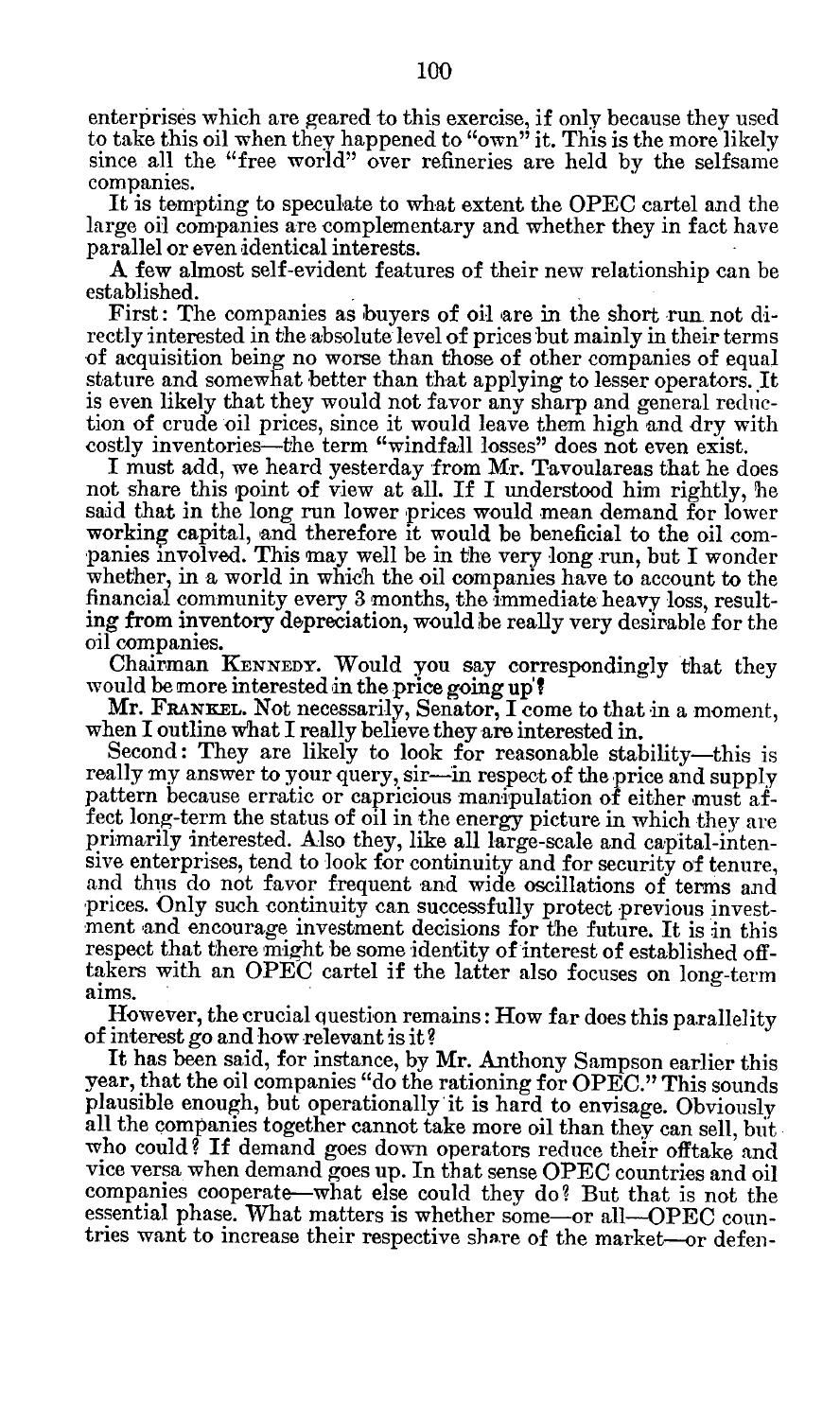sively insist on maintaining it in the face of aggressive methods of others-and thus compete with each other. **If** and when this is the case they will offer attractive prices and terms to the companies which in turn, since they do compete with each other downstream, pass on at least part of their increased margin to their customers. If, however, none or only some **OPEC** countries are being expansive and if in the latter case one or some were prepared to make room for the others **by** moving over, supply could be adjusted to demand and in that case the procedure of disposal would be of minor relevance.

Mr. Chairman, I sat in the hearings yesterday, and **I** did hear both spokesmen of the international companies point out that the only influence they can apply to the pricing system is to shop around to look for the most convenient and economic crude oil they can find on the market. Obviously with very large operations-the flexible, how shall **I** saythe collapsible extension to the main program can cover only a comparatively small part of the oil **OPEC** has to dispose of, or the oil which the offtakers have to take.

If I may say, Mr. Chairman, at this stage, all these ideas, including those put forward **by** the companies and previously **by** some noted economists, suffer from the fact that the people, especially the economists, mistake the tail for the dog. That is to say, they look in a fascinated way at the movable fringe of the market, the spot sales, if **you** like, and forget that in an energy industry the overwhelming part of the operations must be planned and operationally executed over a long period, because it cannot be done on an ad hoc basis.

**Now,** undoubtedly the fringe operations are very important, but they have to be seen in the right context. **If** I may still stick to my picture, you can imagine a dog without a tail, but it is very difficult to imagine a tail without the dog. [Laughter.]

Going back to what I tried to describe before, that the real decision is being made in respect to the competition of one **OPEC** country with the other.

The Texas Railroad Commission could proudly state that it had nothing to do with oil trade and the price of oil, simply because it managed to adjust the volume of supply at source **by** way of market demand proration.

There remains the need to analyze whether alternative methods of procurement would give substantially different and/or more desirable results. Firstly we must bear in mind that such alternative methods would in the circumstances have to be governmentally induced and enforced, simply because there does not now exist a competitive field comprising a multitude of small- or medium-sized refiners and marketers-I am talking about the international scene-to whom the **OPEC** sales could **be** directed and for whose custom the **OPEC** countries would have to strive.

Consequently, only an import system in which governments **or** *gov*erment agencies would be interposed as import managers could fundamentally alter the operational pattern. **A** great deal has been said and written about the technicalities of such a kind of import monopolyauctions, sealed bids and all-but what really matters is in fact that the results of any such system—or of the absence of a system—depend on the prevailing relation of supply and demand and in our case also on the cohesion of **OPEC.**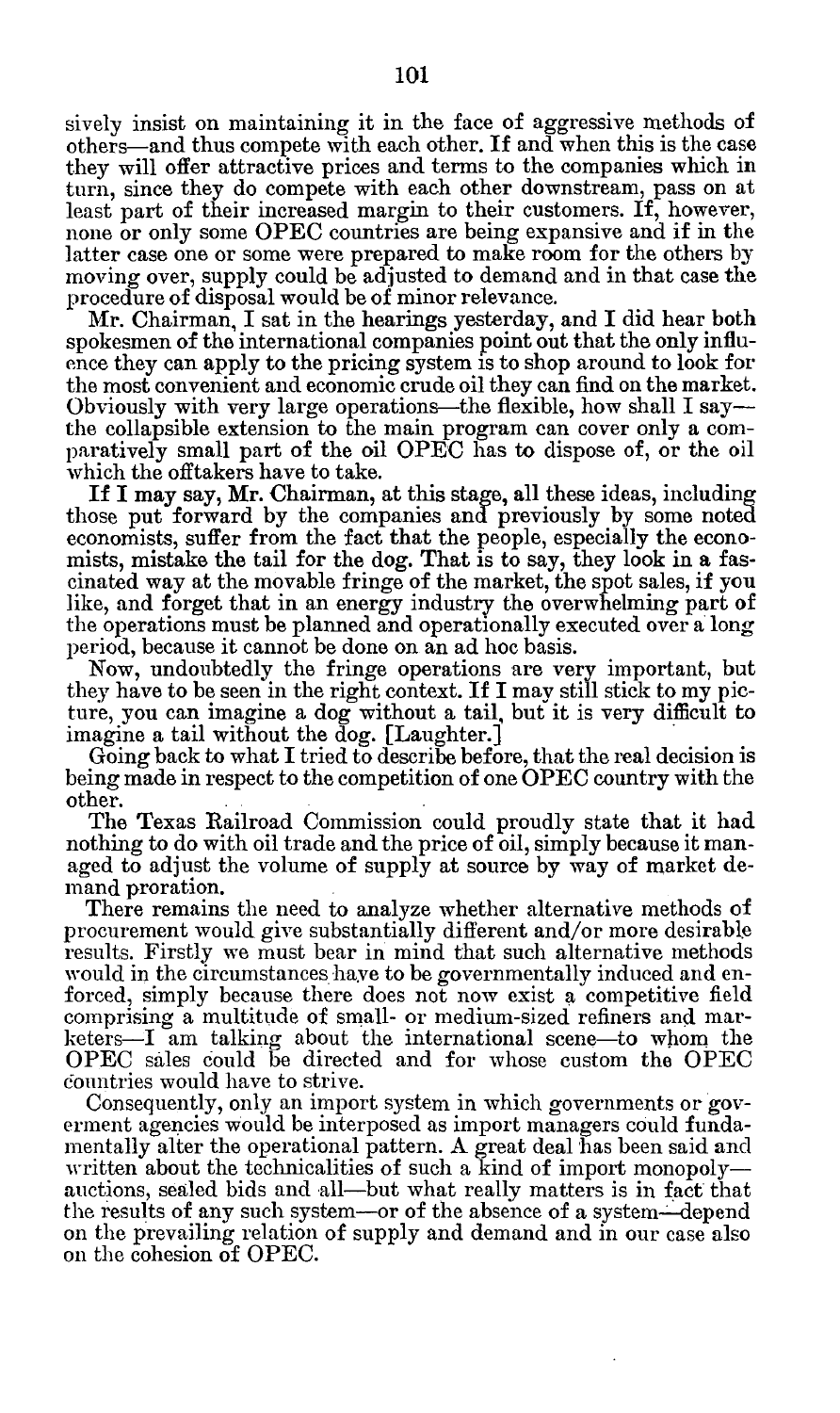Under conditions of actual or contrived supply stringency-short of major curtailments for the handling of which the emergency sharing system of IEA has been designed-centralized buying is not likely to yield better results because in that case the buyer's position becomes weaker the greater is the volume of his requirements and the heavier is the responsibility of procuring it.

On the other hand, an effective control of individual import decisions would be called for in such a contingency. Had it existed at the end of **1973** the mad rush of some operators, bidding up prices for marginal quantities, thus giving the appearance that oil could be sold at any price, would have been nipped in the bud.

On the other hand, in the case of a state of tangible oversupply, prices tend to soften at the edges and centralized buying is less likely to identify and exploit such opportunities as they arise. **If,** however, massive and sustained oversupply, arising at several points of supply, or straight political pressures should after all wrench the **OPEC** cartel apart, then it would not matter too much how the procurement of oil was organized.

Mr. Chairman, I now turn to the subject, the role of national oil companies in consumer countries, and here, as I assume, the reason for my being called to testify today is that I have an overview of non-U.S. situations. I would like to refer very briefly to the experience and motivation in other countries which have—as far as they have-led to the constitution of national oil companies in oil-importing countries.

The question whether there is, in the present circumstances, a call for the formation of a Federal oil company has been raised and reference has been made to the degree to which experience gained in other countries could be a pointer in the right direction.

It is a fact that national, that is to say either State-owned or Government-backed, oil companies operate in a substantial number of countries and their formation did and does to my mind make perfect sense in the context of their respective economic, political, and social circumstances..

Generally speaking, such national oil companies were initiated and sponsored **by** governments which wanted to remedy the fact that most if not all of the oil business was covered **by** or on behalf of foreign operators. The latters' paramount position and ample resources inhibited the emergence of competitive private indigenous forces and only another big entity, the national government or its offshoot, could face the foreign corporations on something like an equal footing.

The existence of such national oil company (or companies) provides the respective government with firsthand information on, and genuine insight into the intricacies of the industrial structure and of operational methods which renders manageable the task of monitoring developments effectively--one has talked of Benchmark Enterprises.

It has also been pointed out that these national enterprises are the European equivalent of the regulatory agencies of the United States. It was said that the **U.S.** legal setup-by way **of** the Department of Justice and of the courts-provides the instruments for surveillance of and for the promulgation of directives to private enterprise. The constitutional base for such governmental policy formulation and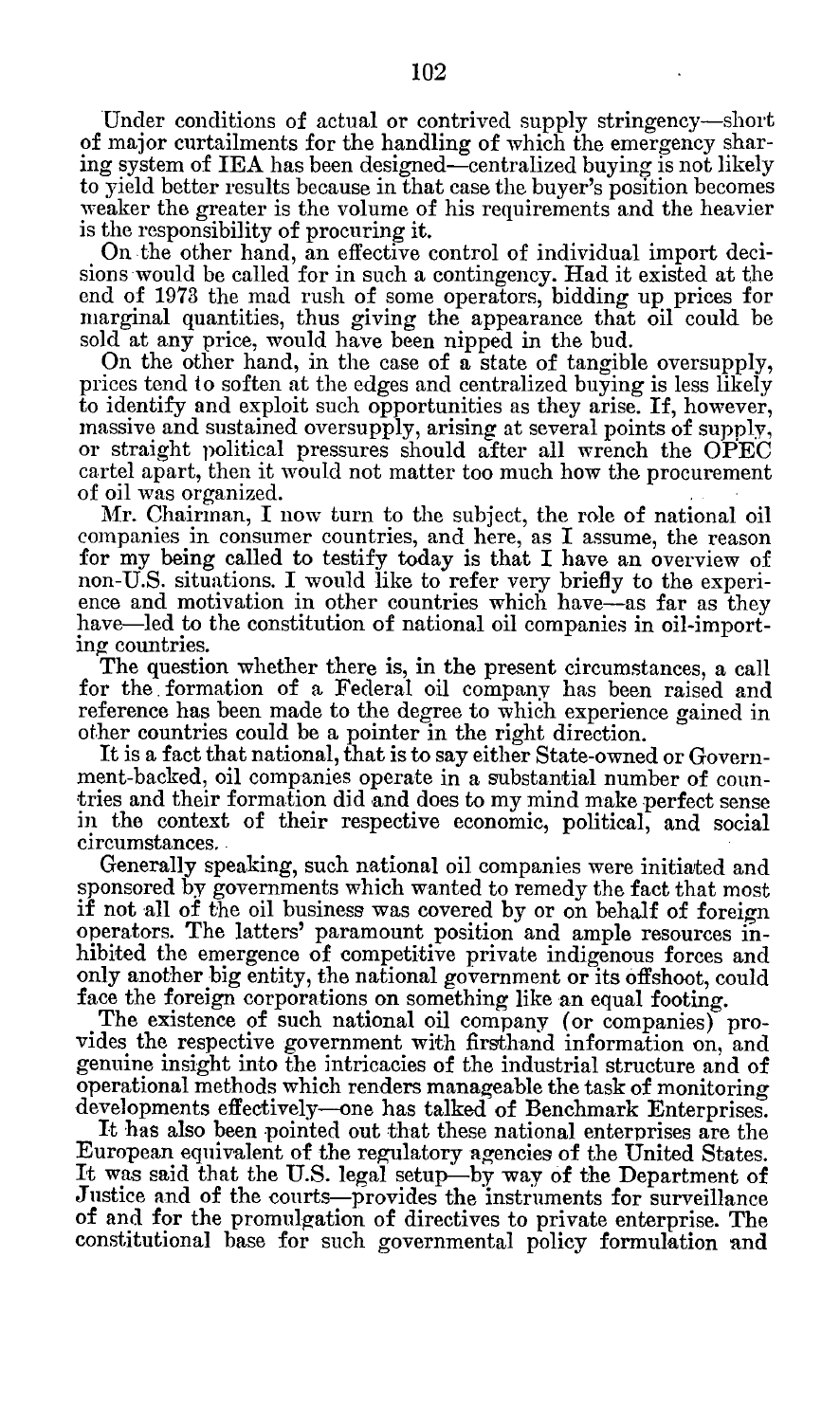enforcement lacking elsewhere, the method most likely to be adequate was seen to be and still is direct Government-backed industrial activity.

Reverting to the **U.S.** scene, it would appear that neither of the motivations which have led elsewhere to the establishment of national oil companies are applicable here. There is no problem of foreign predominance, nor is there a need to use other means to reach targets which are within the province of, inter alia, regulatory agencies.

**All** this notwithstanding, it is reasonable to assume that in certain circumstances, for instance, noncommercial Rcquisition of oil **for** stockpiling purposes, special agencies might be used or created. It is also possible that certain investments abroad, which are in the national interest, but whose politically induced risks inhibit private enterprise going ahead, might have to be organized in one way or the other **by** governmentally orientated operators. There is, however, hardly a prima facie case for stating that a fully fledged Federal oil company is the only or even the most adequate vehicle to reach these specific targets.

Now, some final thoughts.

One, the worldwide trade in oil being organized as it is, a radically different approach in the United States would **by** itself hardly dislocate the **OPEC** cartel. **U.S.** imports were in **1975 15** percent of the total exports of **OPEC** countries. If **OPEC** wanted to challenge a **U.S.** import system not to its liking, it could boycott it, sustaining in the process less inconvenience than it would inflict on. the United States; **63** percent of **U.S.** oil imports and **23** percent of **U.S.** oil demand are met **by OPEC** countries.

The success prospects of a unified system of oil import management **of** all **OECD** countries would be somewhat greater, but it is virtually certain that such a system is politically unattainable.

Two, only the internal cohesion or the lack thereof will **be** the decisive factor for **OPEC,** and this depends to a much greater extent on intensely political and on fundamental economic problems than on any gimmicks one could think up in the technique of procurement.

Three, finally, surveillance of oil companies in their domestic and international dealings is more necessary than ever. **A** higher degree of transparency is called for, without necessarily following the example of the child who, bent on finding out how the toy works, dismantles **it** and in the process wrecks it altogether.

Thank you, Mr. Chairman.

Chairman **KENNEDY.** .Thank you very much, Mr. Frankel.

We want to welcome Senator Taft, an enormously active member of the subcommittee. Senator, we are hearing from each witness, and then we will go on to the questions.

Senator TAFT. Great.

Chairman **KENNEDY.** Mr. Krueger.

## **STATEMENT** OF ROBERT **B.** KRUEGER, **ATTORNEY, LAW FIRM OF NOSSAMAN, WATERS, KRUEGER, MARSH & RIORDAN, LOS ANGELES, CALIF.**

Mr. KRUEGER. Gentlemen, T was the project director for a study that my law firm, Nossaman, Waters, Krueger **&** Marsh, undertook in 1974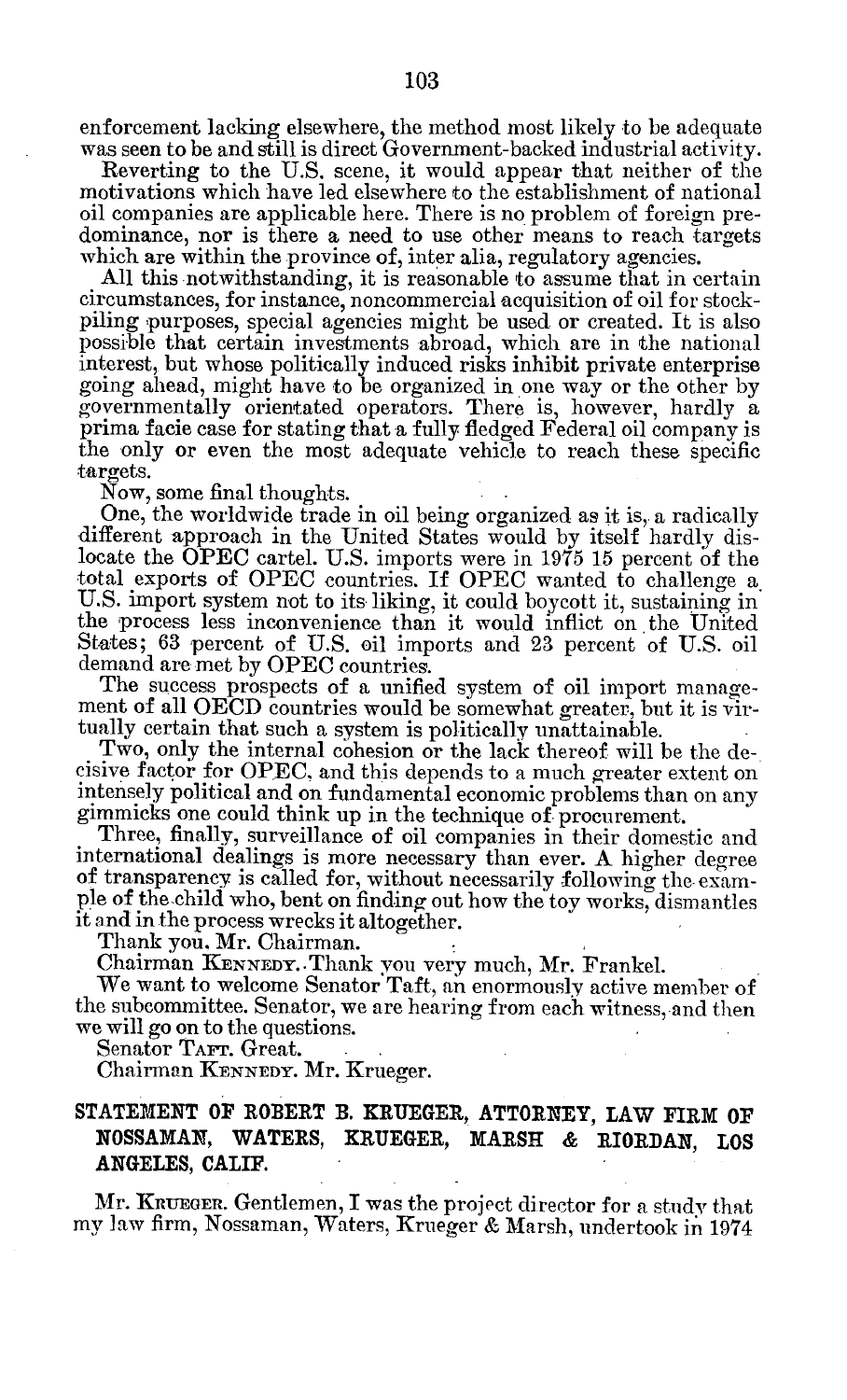for the Federal Energy Administration on the options of the **U.S.** Government in its relationship to **U.S.** firms in international petroleum affairs.

Our report,' which was released in February of **1975,** indicated that there was a clear-cut need for a greater involvement, a greater presence, **by** the **U.S.** Government in the activities of **U.S.** firms in international petroleum transactions. We found abundant evidence that the major oil firms did not cause or conspire with **OPEC** or producer countries in bringing about the energy crisis and the resulting higher prices. On the other hand, it was also very clear that the oil companies operating abroad, both the United States and foreign companies, and both the independents and majors, had become virtually hostages of the major producer nations and lacked the will and resources to resist their demands for higher prices and greater "participation." We concluded that "the existing incentives for the companies do not assure that their behavior will be consistent with the national interests of the United States."

We accordingly recommended that the **U.S.** Government should "have access to relevant information regarding present and future significant international petroleum arrangements."

Chairman **KENNEDY.** Mr. Frankel, do you agree with that concept? Mr. FRANKEL. It depends on the context in which it is seen; as such we do.

Chairman **KENNEDY.** We will come back to that.

Mr. KRUEGER. We proposed that the information be provided to the Federal Government on a confidential basis, but before the fact.

We also predicated this proposal on there being established a sufficiently responsible and a sufficiently independent agency to take necessary action. We recommend that the Federal Government be given "the power to review and approve such transactions where they may affect significant aspects of the national interest."

We understand that our report has been useful to your subcommittee in its work in this area and the related study undertaken **by** the General Accounting Office at your request. This is rewarding; **I** hope that your efforts lead to intelligent action **by** the Federal Government.

At the outset it should be emphasized that the United States and the free world—I would say the world generally—have benefited enormously from the technology, scientific expertise and managerial skills of the **U.S.** petroleum companies, both the large, international companies and the independents. With relatively little governmental support and at times possibly even a negative governmental presence, they were the leaders in creating the present global supply system, a system which historically has responded very effectively **to** the demands placed upon it. In the process these companies became and remain an important component of the **U.S.** presence abroad.

Even today, despite the continued threat of disruption and higher prices, the petroleum industry serves the logistical- demands of the modern world well and-it is worth noting-did so during the energy crisis, itself. This does not suggest that the international petroleum industry should not be regulated, but it does indicate that care should

**I See the summary of the report, p.,116.**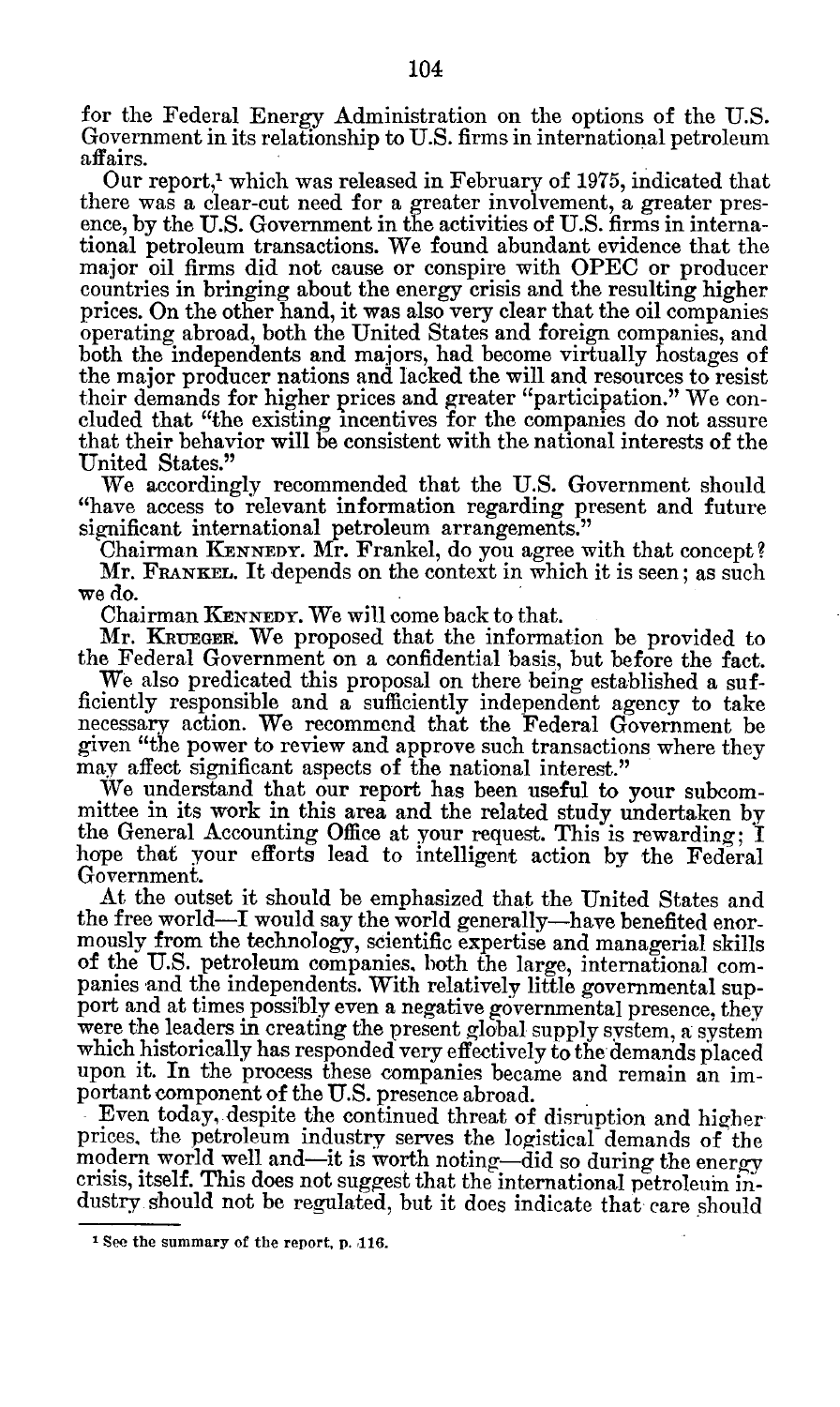be taken that changes introduced into the system do not materially impair its efficiency. It should not be assumed that the firms-foreign and domestic-which would surely desire to displace the **U.S.** majors in foreign markets would do so on better terms or would serve the United States or world markets as well.

The history of international petroleim demonstrates that a free market has probably never prevailed. On the other hand, regardless of their historic cartels, there has been significant competition among the companies in international markets for at least the last **10** years. For this reason I would .not favor a system which disabled a **U.S.** company in one class from competing against other **U.S.** companies or foreign. companies in international petroleum markets.

Insofar as some of the issues raised **by** your subcommittee I have these comments.

As indicated earlier, there may be, indeed probably are, divergencries between the interests of the United States and foreign companies in negotiating long-term supply arrangements and those of the **U.S.** Government. The companies on their parts are interested in preserving or obtaining preferred acces to foreign supply so that they can service United States and foreign markets-serve their system.

To achieve this they are often willing to accept terms which establish precedent in the world market that inevitably leads to higher prices. The arrangements negotiated **by** Gulf and British Petroleum in Kuwait in 1974 for "buy-back" crude was a good example of this. The arrangements recently negotiated **by** Aramco-and still being negotiated, I am told, and of course Aramco is Exxon, Mobil, Socal and Texaco-with Saudi Arabia could be a similar example. These examples suggest, indeed, call out for the **U.S.** Government to at least obtain complete information regarding such transactions before they are concluded, so that a decision can be made whether the **U.S.** Government should do anything to prevent or alter precedentsetting arrangements. It also indicates the desirability **of** having a mechanism to review and pass upon these transactions to assure that they are consistent with acknowledged policy objectives. Among those are:

The establishment of an adequate and secure supply of petroleum; The maintenance of a reasonable and predictable price for our

consumers, and I would say the consumers in other countries as well; The maintenance of national security—and the crisis did show that

this is an issue when there is a shortage, such as an embargo.

The maintenance of viable foreign relations;

Efficiency of resource utilization here and abroad; and

The encouragement of a free and effective competition.

The companies I just mentioned are majors, part of the "Seven Sisters." There is, however, no reason to conclude that the **majors are** a special source of concern in this respect. The independents were the first to "break the line" both in the Middle East and elsewhere and it was essentially their competition which made possible the "leapfrogging" tactics of the Persian Gulf and North African producers in the price negotiations of the early 1970s. They-the independentsoften had no other significant sources of foreign supply and were, therefore, less concerned about precedental effects. History strongly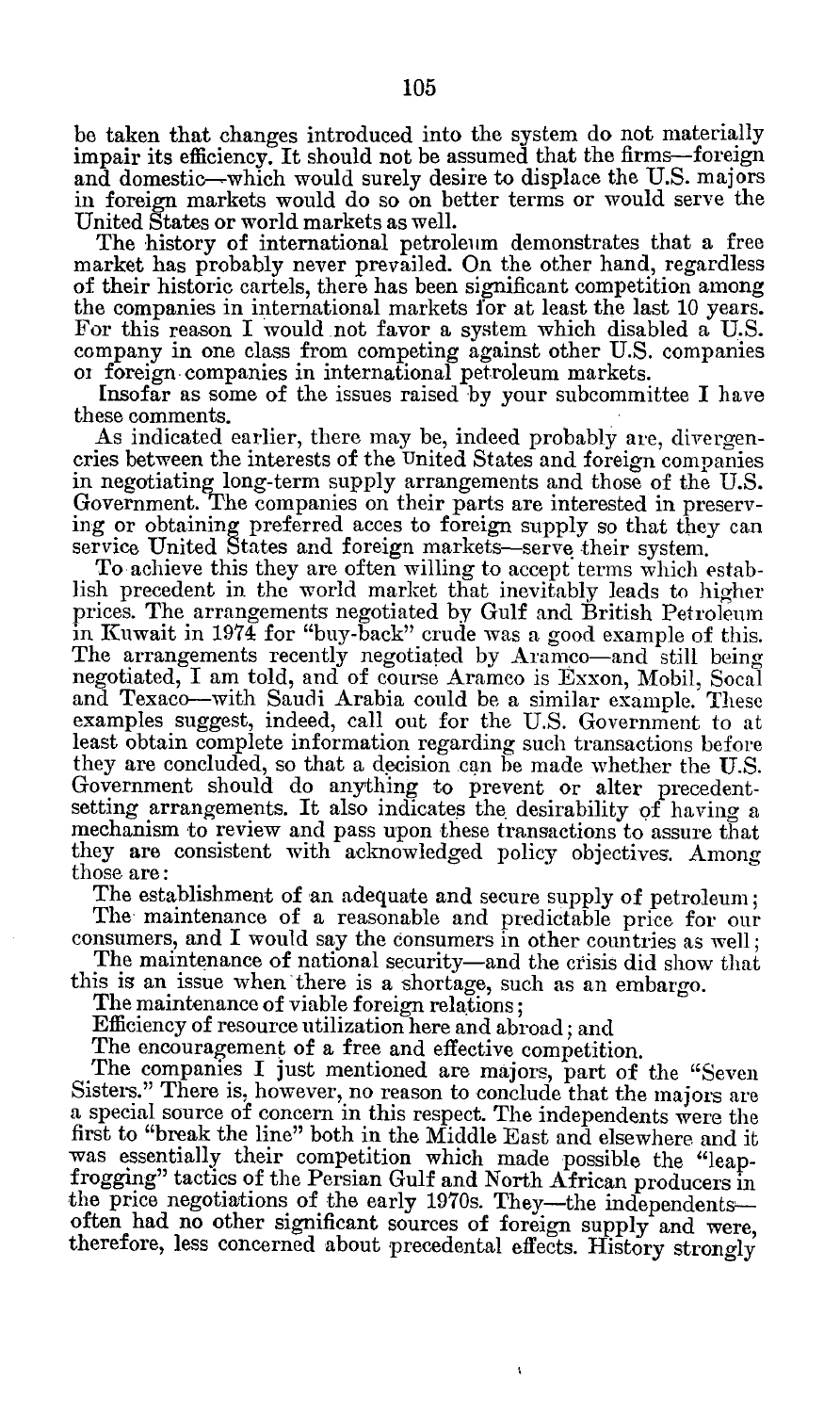indicates that where there is a real or potential cartel among producers, competition among consumer-nation companies will not result in a more stable supply or lower prices. If anything, the contrary is more likely to be true.

When you are talking about competition and inspiring greater competition in foreign margets, it must **be** kept in mind that the history of Middle Eastern oil shows that it was competition that inevit**ably** led to **OPEC.** and that higher competition on price did not bring prices down but forced them up.

It has been suggested that contracts providing producer countries with assured outlets for petroleum minimize the need to compete in price and on the companies' part the desire to develop **U.S.** energy sources. While this might be the case in a free market, this suggestion lacks validity in today's market which is, of course, not free but a market controlled **by** a sellers' cartel. In this market, supply is orchestrated so as to maintain price and those who wish to have access to the supply must pay the price.

The companies who historically have had preferred access to international supplies and who have developed the logistical structure to distribute them are very vulnerable to the demands of producer nations. It is for this reason that I believe their international supply arrangements should be regulated. I see no reason to believe, however, that if the U.S. companies—the majors, as has been discussed—were prevented from competing for access in such markets, the producer nations would for that reason begin to compete in price or impose less demanding conditions on the foreign or other domestic firms that would, inevitably, take their place.

Tn this respect, it should be noted that most of the foreign firms in which consumer nations have an interest-CFP in France, for example, and ENI in Italy, for example-have made deals which are less favorable from the standpoint of price than those of the U.S. firms. This is also true of deals made **by** consumer governments themselves.

In examining options in this area it is important to look carefully at results which would probably occur. We can do many things to **U.S.** firms: We can reconfigure them; we can control their prices; we can disable them from effectively competing in international markets, both in classes and activities; we can dismember them. None of these, however, would predictably result in any change in pricing in today's international markets. Those companies which took the place of our companies would inherit their problems and would still need to use their distribution system. We do not have another one.

The ability to compete in international markets may have diverted some firms from developing domestic energy sources. The major economic constraint in this area, however, has been the existence of domestic price controls, particularly with respect to natural gas. Environmental considerations and costs have also been major factors in delaying the development of the Outer Continental Shelf, which appears to be the last area of potentially large primary reserves in most **of** the United States.

I might note the development of these reserves, such as those in Alaska. as well as the development of the North Sea, will be putting a cost floor under the **OPEC** prices. We have now progressed to the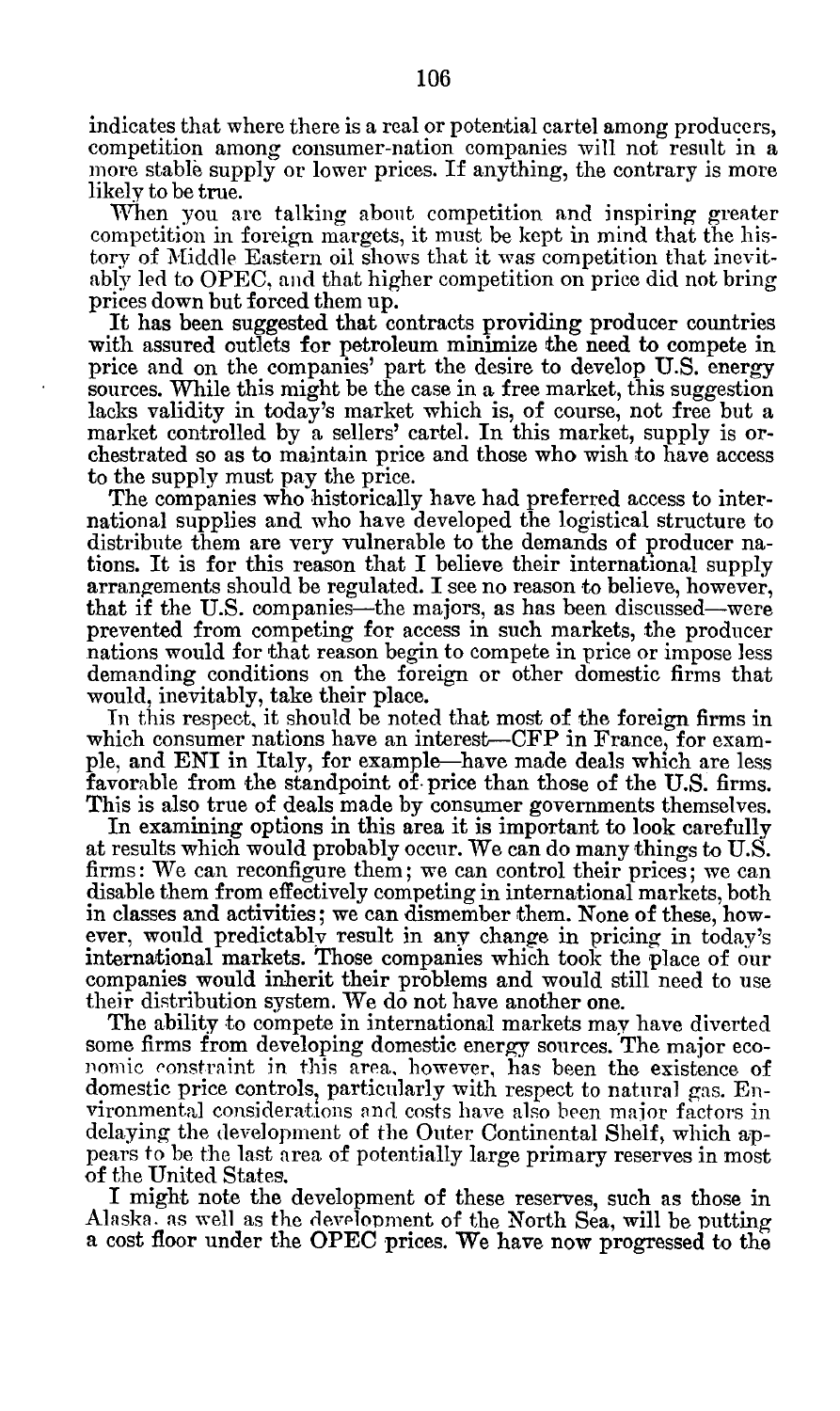point where we are talking about the cost, arriving in California, of the North Slope oil being **\$7.50** to **\$10** a barrel. So, if we are going to bring in our own oil at that price, there is very little reason to think we will be able to obtain it elsewhere at less.

Chairman KENNEDY. That is not going to be the situation if they bring the oil in the New England coast, or Massachusetts.

Mr. **KRUEGER.** Still, Senator, the entry cost in the area of Massachusetts is very high; offshore work is very expensive; those platforms are very expensive; pipelines to bring it in are very expensive. I do not have the figures, but I would be very surprised if you are talking about bringing the oil into Massachusetts at much less cost than **\$7** a barrel.

If price controls were ameliorated or removed, perhaps with tax "windfall" provisions and assistance to disadvantaged classes of users, there would predictably be much greater development of domestic sources. The higher prices there would also promote more conservation which is being substantially ignored in the United States today. With our greatly increased demand and our steadily decreasing domestic supplies, we are in worse shape than we have ever been in terms of dependency on foreign oil. From approximately **35** percent dependency in **1973** we are edging up toward **50** percent; the latest figures are 42 or 43 percent.

Chairman **KENNEDY.** You have an extensive statement, Mr. Krueger, and we want to reserve some time toward the end for some interchange; do you think you could summarize **it?**

Mr. **KRUEGER.** Yes; I intend to do that, that was only the opening part that I was going to cover extensively.

I would comment briefly on the concept of "downstream" investment in the United States. There have been a number proposed, largely by Iran wanting to take over 50 percent of Shell's marketing operation in the Northeastern United States in consideration for joint venture on refining in Iran. They also had discussions with Ashland. It is very apparent that to give the producing nations downstream points of control, such as marketing, refining, tanking and pipelines, would render us more vulnerable to political pressures, and also interruptions **of** various kinds.

It is for this reason, as well as strong sentiment by some Americans against almost any form of Arab investment that there has been virtually no major investment by the Middle Eastern countries which has passed without question.

I might say, **I** quite frankly do not know of one significant downstream petroleum investment that has been consummated yet by one of the Middle Eastern producers.

In comparison, we have permitted British Petroleum to take a very dominant position in both downstream **by** virtue of their Sohio acquisition, and upstream because of their north slope interests. This has been done without any significant opposition. The Sohio exchange has given BP, which is now **70** percent effectively owned **by** the British Government, the potential of majority ownership in what will be one of the largest **U.S.** integrated companies.

I don't think we should resist this type of investment. This country has been developed with foreign capital, and it is a good way to recycle petrodollars. I do believe that major arrangements of this kind,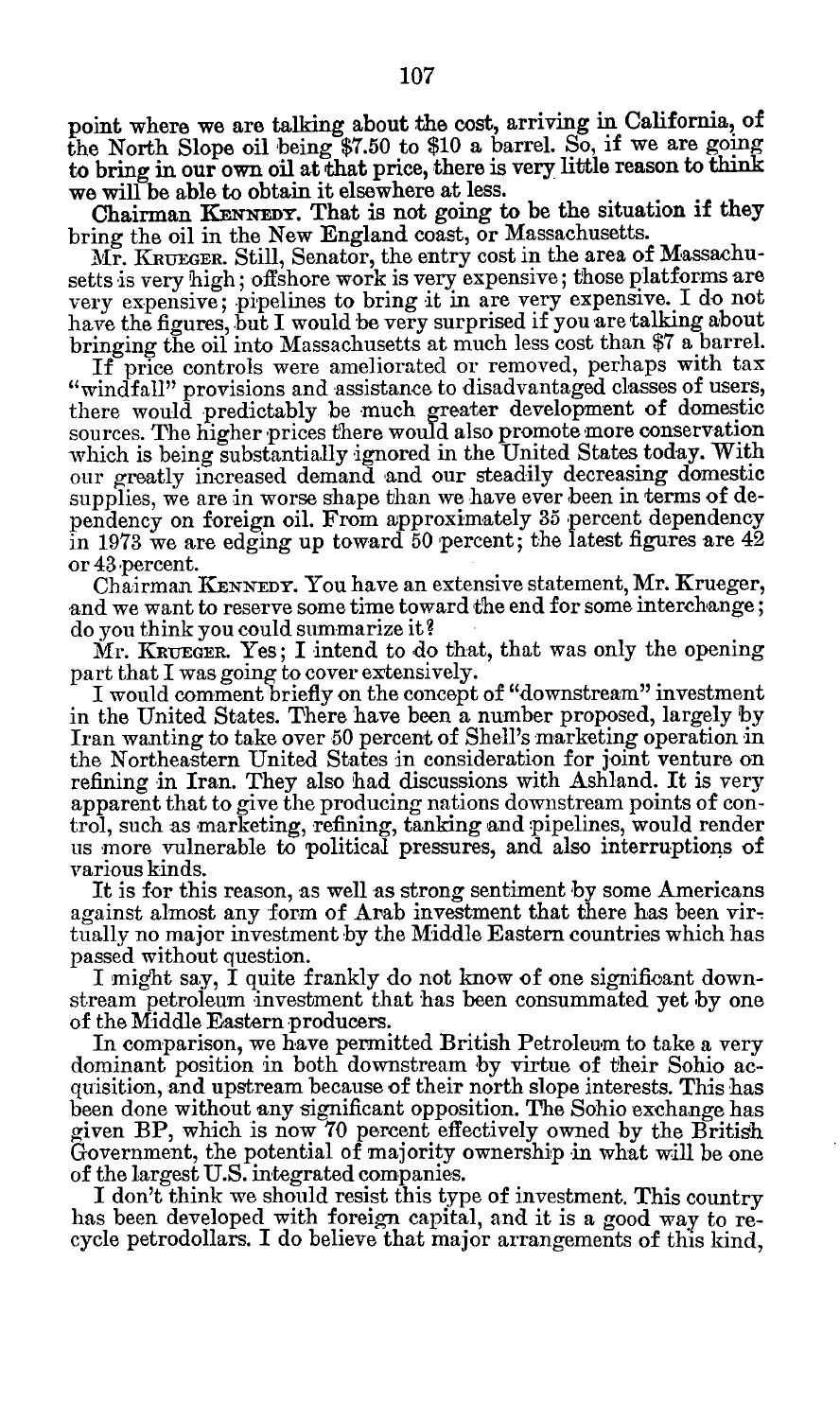though, should be subject. to disclosure, review and approval of the. same type **I** discussed for foreign supply arrangements.

I generally share Mr. Frankel's views on the OPEC-major-oil company relationship insofar as distribution is concerned. The **OPEC** powers need our companies and the companies need **OPEC.** But this is not to say that somehow **by** putting aside the majors you could reduce supply, or reduce price. There is no one to really take their place unless we get into a program of creating a whole new system. They have the global supply and distribution system-we need it.

There is always the question raised of whether we should adopt a policy of encouraging development of supply in non-OPEC countries, so-called "safe countries." Where are those safe countries? There is the United Kingdom, which has talked about conserving its North Sea oil for domestic uses, and it has taken a very strong and very adverse position with respect to United States company involvement **by** virtue of acquiring participation in the North Sea. We have Norway, which has said it is going to hold back its development to generate only such revenues as it can absorb. Mexico, to the south, is saying that it is going to follow **OPEC** pricing. Canada, to the north, which has "out-OPECed" **OPEC** in terms of what they have done to our companies and **by** way of export controls.

Where is it safe? **I** can't see where the People's Republic of China and Saudi Arabia are that different. As a matter of fact, the People's Republic of China has higher prices, and as a matter of fact, if we had export capacity, our companies would probably .be selling at **OPEC** price.

In short, insofar as reliability is concerned, I don't see much difference-if any-between **OPEC** members and other producer countries except possibly with respect to the very important issue of using oil as a weapon in the Israeli-Arab conflict, and-of course-that is very important to this whole issue.

Insofar as a Federal Government petroleum corporation is concerned, I share Mr. Frankel's view that we do not need it in this country. It would be largely an act of redundancy for us to form one because we have access to foreign petroleum information, and we have access to foreign petroleum, if we only regulate the companies so as to require disclosure, and to determine if their international transactions are consistent with national policy objectives.

I would like to comment that I do not feel that a vertical breakup of the major- companies, such as that proposed in **S. 2387,** would have any positive effect on pricing and supply in international markets. Historically, there is no reason to believe that the independents or smaller companies could exert any competitive influence on **OPEC** would cause prices to back down—the converse would be true.

In terms of the other options which are available, I covered these in my paper. I quite agree with Mr. Frankel that the "gimmicks" of establishing a national system to limit imports of one kind of another are just that and will not work. I think there is a possibility of making progress in terms of bilateral arrangements which assist in the creation of mutual interests between companies, such as those with Saudi Arabia and Iran.

The friendship and good offices between Saudi Arabia and the United States, for example, may have had a very material effect on